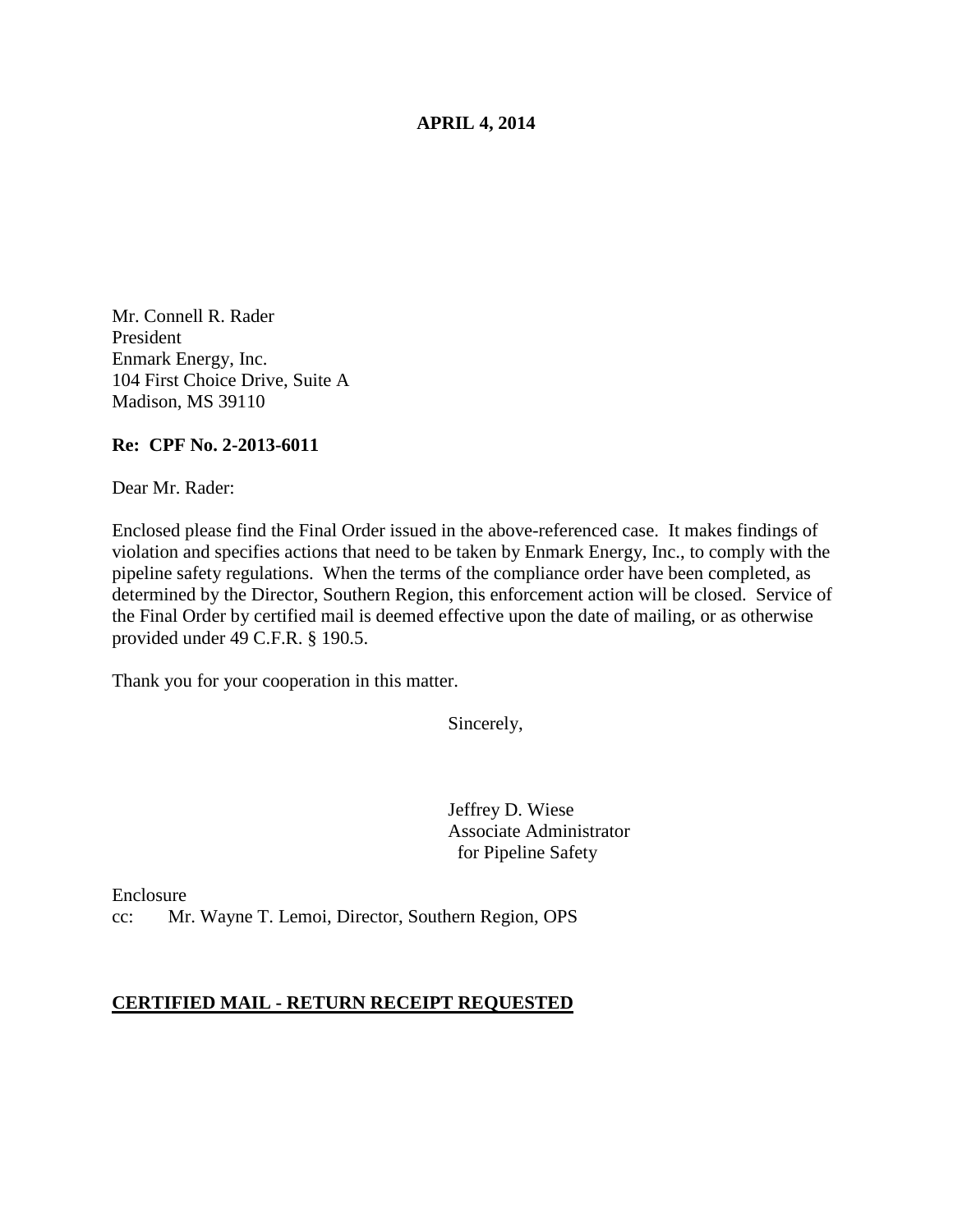# **U.S. DEPARTMENT OF TRANSPORTATION PIPELINE AND HAZARDOUS MATERIALS SAFETY ADMINISTRATION OFFICE OF PIPELINE SAFETY WASHINGTON, D.C. 20590**

 **) In the Matter of ) ) Enmark Energy, Inc., 2013-6011** (*CPF No. 2-2013-6011*  **) Respondent. ) \_\_\_\_\_\_\_\_\_\_\_\_\_\_\_\_\_\_\_\_\_\_\_\_\_\_\_\_\_\_\_\_\_\_\_\_)** 

**\_\_\_\_\_\_\_\_\_\_\_\_\_\_\_\_\_\_\_\_\_\_\_\_\_\_\_\_\_\_\_\_\_\_\_\_** 

# **FINAL ORDER**

On August 16, 2013, pursuant to 49 U.S.C. § 60117, a representative of the Pipeline and Hazardous Materials Safety Administration (PHMSA), Office of Pipeline Safety (OPS), conducted an on-site pipeline safety inspection of the facilities and records of Enmark Energy, Inc. (Enmark or Respondent), in Louisiana and Mississippi. Enmark operates a 6-inch natural gas pipeline (Rentech Pipeline) and related facilities in multiple States.<sup>1</sup>

As a result of the inspection, the Director, OPS Southern Region, issued to Respondent, by letter dated October 25, 2013, a Notice of Probable Violation and Proposed Compliance Order (Notice). In accordance with 49 C.F.R. § 190.207, the Notice proposed finding that Enmark had committed various violations of 49 C.F.R. Part 192, and ordering Respondent to take certain measures to correct the alleged violations.

Enmark responded to the Notice by letter dated November 22, 2013 (Response). The company did not contest the allegations of violation but requested that the Proposed Compliance Order (PCO) be modified due to Respondent's intent to abandon the pipeline. Respondent did not request a hearing and therefore has waived its right to one.

# **FINDINGS OF VIOLATION**

In its Response, Enmark did not contest the allegations in the Notice that it violated 49 C.F.R. Part 192, as follows:

**Item 1:** The Notice alleged that Respondent violated 49 C.F.R. § 192.465(d), which states:

 $\overline{a}$ <sup>1</sup> See http://www.enmarkenergy.com/Projects html (Current as of March 10, 2014).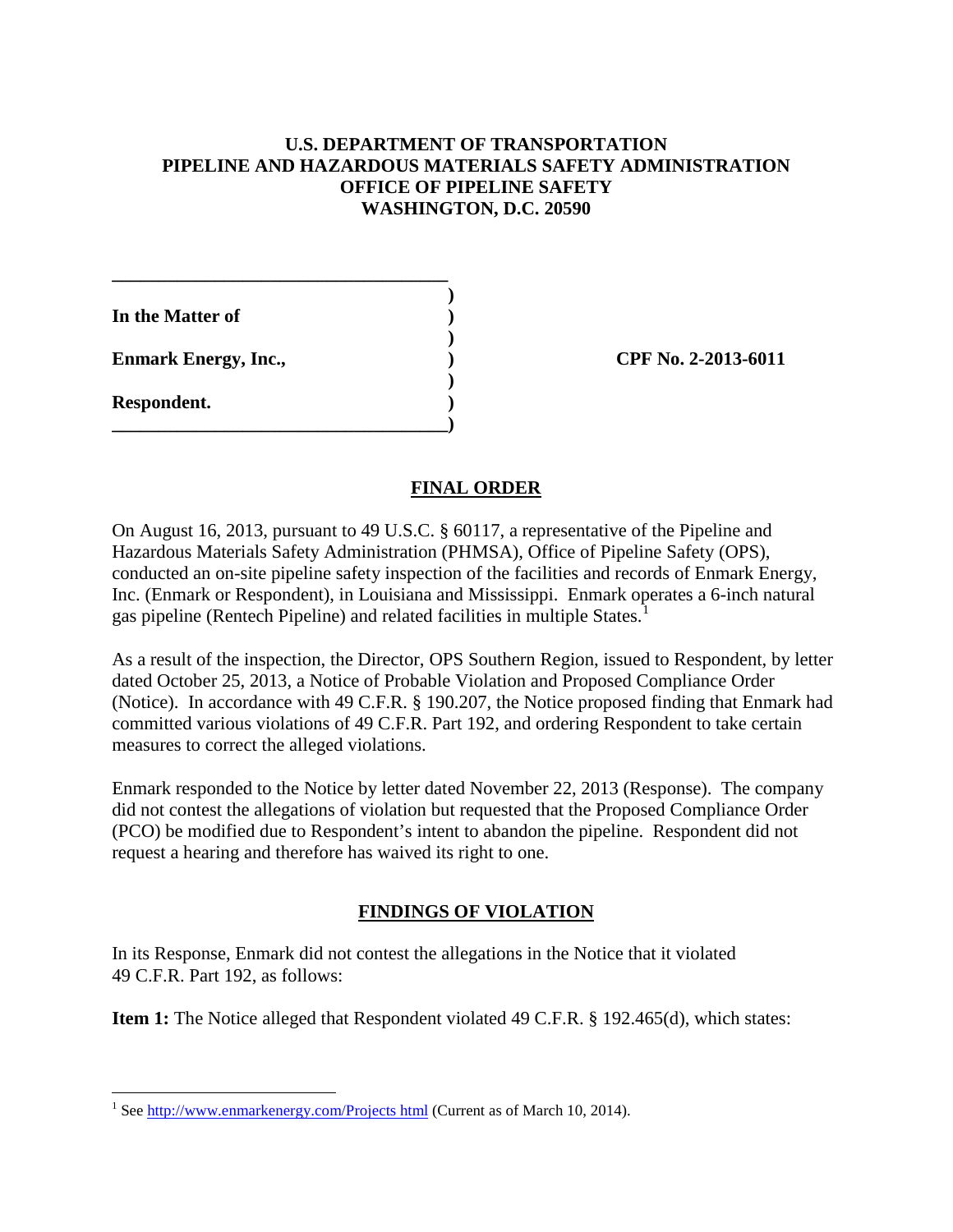#### **§ 192.465 External corrosion control: Monitoring**

 (a) Each pipeline that is under cathodic protection must be tested at least once each calendar year, but with intervals not exceeding 15 months, to determine whether the cathodic protection meets the requirements of § 192.463. . . .

(d) Each operator shall take prompt remedial action to correct any deficiencies indicated by the monitoring.

The Notice alleged that Respondent violated 49 C.F.R. § 192.465(d) by failing to take prompt remedial action to correct deficiencies indicated by the company's external corrosion control monitoring program. Specifically, the Notice alleged that Enmark had noted inadequate pipe-tosoil readings at its cathodic protection test stations at Mile Posts 15.5 and 17.7 during its annual external corrosion control testing in 2010, 2011 and 2012, but had failed to take any remedial action to correct such deficiencies.

Respondent did not contest this allegation of violation. Accordingly, based upon a review of all of the evidence, I find that Respondent violated 49 C.F.R. § 192.465(d) by failing to take prompt remedial action to correct deficiencies identified by the company's external corrosion control monitoring program.

**Item 2:** The Notice alleged that Respondent violated 49 C.F.R. § 192.517(a), which states, in relevant part:

# **§ 192.517 Records.**

 (a) Each operator shall make, and retain for the useful life of the pipeline, a record of each test performed under §§192.505 and 192.507. The record must contain at least the following information: . . .

(5) Pressure recording charts, or other record of pressure readings; . . .

The Notice alleged that Respondent violated 49 C.F.R. § 192.517(a) by failing to make, and retain for the useful life of the Rentech Pipeline, adequate records for each test performed under §§ 192.505 and 192.507. Specifically, the Notice alleged that Enmark could not provide pipeline pressure recording charts or other records of pressure readings for a 1985 hydrostatic pressure test. The 1985 test was memorialized only by a "Memo to File," which stated only: 1) the test pressure; 2) the dates of the test; and 3) several other bits of information.

Respondent did not contest this allegation of violation. Accordingly, based upon a review of all of the evidence, I find that Respondent violated 49 C.F.R. § 192.517(a) by failing to make, and retain for the useful life of the Rentech Pipeline, adequate records for each test performed under §§ 192.505 and 192.507.

**Item 3:** The Notice alleged that Respondent violated 49 C.F.R. § 192.745(b), which states:

#### **§ 192.745 Valve maintenance: Transmission lines.**

 (a) Each transmission line valve that might be required during any emergency must be inspected and partially operated at intervals not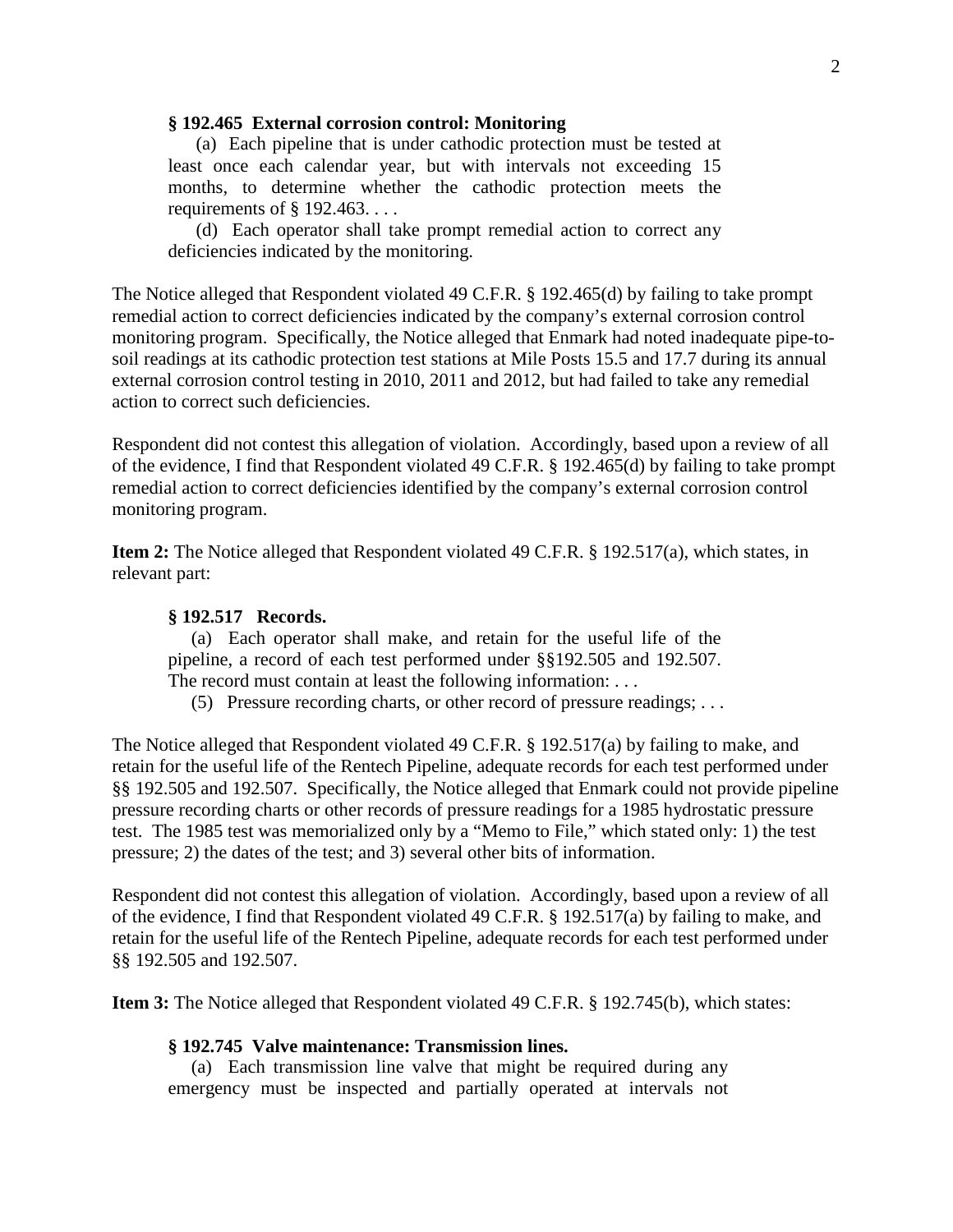exceeding 15 months, but at least once each calendar year.

(b) Each operator must take prompt remedial action to correct any valve found inoperable, unless the operator designates an alternative valve.

The Notice alleged that Respondent violated 49 C.F.R. § 192.745(b) by failing to take prompt remedial action to correct any "critical transmission line valve" (i.e., a transmission line that may be necessary during an emergency) found to be inoperable during a regular valve inspection required under § 192.745(a). Specifically, the Notice alleged that in July 2009, Enmark discovered four critical valves to be inoperable during a regular inspection but failed to take any corrective action. The same four valves were found to be inoperable in subsequent November 2009, November 2010, October 2011 and August 2012 Critical Valve Inspections, but the company failed to take any remedial action following those inspections.

Respondent did not contest this allegation of violation. Accordingly, based upon a review of all of the evidence, I find that Respondent violated 49 C.F.R. § 192.745(b) by failing to take prompt remedial action to correct multiple critical transmission line valves that were found to be inoperable.

These findings of violation will be considered prior offense in any subsequent enforcement action taken against Enmark.

### **COMPLIANCE ORDER**

The Notice proposed a compliance order with respect to Items 1, 2, and 3 in the Notice for violations of 49 C.F.R. §§ 192.465(d), 192.517(a), and 192.745(b), respectively. Under 49 U.S.C. § 60118(a), each person who engages in the transportation of gas or who owns or operates a pipeline facility is required to comply with the applicable safety standards established under chapter 601.

In its Response, Enmark requested that the PCO be modified to reflect the company's intention to abandon the Rentech Pipeline. However, since Respondent has apparently not yet filed the necessary paperwork with the Federal Energy and Regulatory Commission to formally abandon the pipeline, nor specified what (if any) modifications should be made to the PCO, this request is denied.

Accordingly, pursuant to the authority of 49 U.S.C. § 60118(b) and 49 C.F.R. § 190.217, Respondent is ordered to take the following actions to ensure compliance with the pipeline safety regulations applicable to its operations:

- 1. With respect to the violation of § 192.465(d) (**Item 1**), Enmark must:
	- a. Identify all deficiencies on its Rentech Pipeline indicated by external corrosion control monitoring in 2010, 2011, 2012, and 2013; and
	- b. Correct any deficiencies that do not meet external corrosion control cathodic protection criteria per § 192.463.